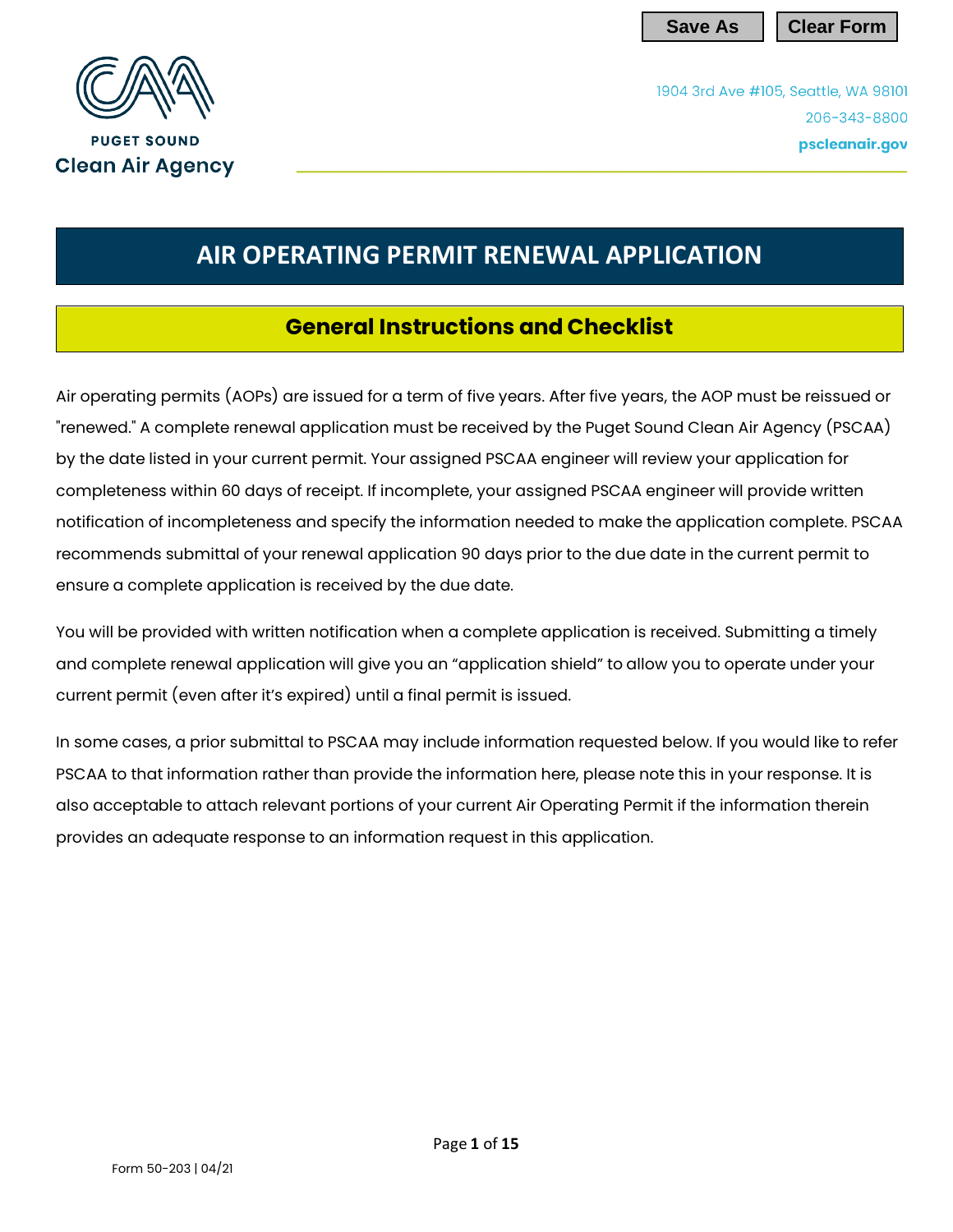#### General Instructions and Checklist

| Your AOP Renewal Application should include the following: |
|------------------------------------------------------------|
| $\Box$ Form A: General Information                         |
| $\Box$ Form B: Emission Units                              |
| $\Box$ Form C: Emissions                                   |
| $\Box$ Emission calculations used to complete Form C.      |
| $\Box$ Form D: Applicability Determinations                |

#### **The following, if identified in Form C:**

□ CAM Plan

#### **The following, if identified in Form D:**

☐ Form E: NOC Approval Orders

☐ Form F: Off-Permit/502(b)(10) Changes

☐ Form G: NOC Not Required

☐ Form H: New Requirements

☐ Form I: Requested Changes

☐ Compliance Plan

| Submit a complete application to the Agency and send a copy to EPA. |                                  |  |  |  |
|---------------------------------------------------------------------|----------------------------------|--|--|--|
| <b>Puget Sound Clean Air Agency</b>                                 | EPA Region 10, Mail Stop OAQ-107 |  |  |  |
| Attn: Operating Permit Certification                                | Attn: Air Operating Permit       |  |  |  |
| 1904 3rd Ave, Suite 105                                             | 1200 Sixth Ave                   |  |  |  |
| Seattle, WA 98101                                                   | Seattle, WA 98101                |  |  |  |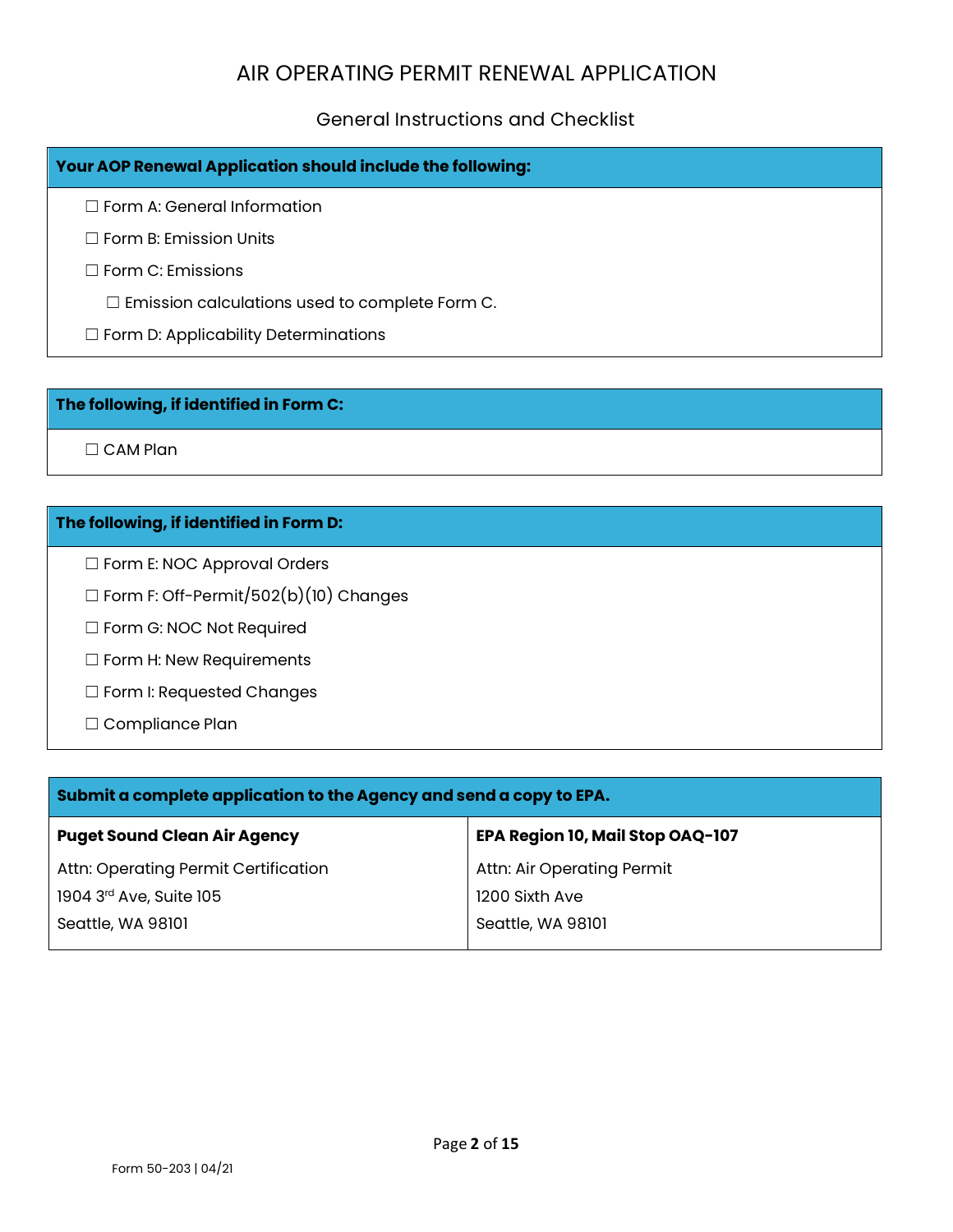## **Form A: General Information**

| <b>FACILITY INFORMATION</b>      |  |                                             |       |     |
|----------------------------------|--|---------------------------------------------|-------|-----|
| Company Name                     |  | Site Name                                   |       |     |
| Site Address                     |  | City                                        | State | Zip |
| Title V Air Operating Permit No. |  | Expiration Date of Title V Operating Permit |       |     |
| SIC Code                         |  | <b>NAICS Code</b>                           |       |     |

| <b>RESPONSIBLE OFFICIAL</b>              |       |       |     |
|------------------------------------------|-------|-------|-----|
| Name                                     | Title |       |     |
| Phone                                    | Email |       |     |
| Address (if different from site address) | City  | State | Zip |

| <b>FACILITY CONTACT INFORMATION</b>      |       |       |     |  |
|------------------------------------------|-------|-------|-----|--|
| Name                                     | Title |       |     |  |
| Phone                                    | Email |       |     |  |
| Address (if different from site address) | City  | State | Zip |  |

#### **STATEMENT OF CERTIFICATION**

#### **Responsible Official Statement:**

*I, the undersigned, certify that I am the responsible official, as defined in WAC 173-401-200, of the Title V source addressed in this application. I further certify, based on information and belief formed after reasonable inquiry, that the statements and information in this application are true, accurate and complete.* 

**\_\_\_\_\_\_\_\_\_\_\_\_\_\_\_\_\_\_\_\_\_\_\_\_\_\_\_\_\_\_\_\_\_\_\_\_\_\_\_\_\_\_\_\_\_\_\_\_ \_\_\_\_\_\_\_\_\_\_\_\_\_\_\_\_\_\_\_\_\_\_\_\_\_\_\_\_\_\_\_\_\_\_\_\_\_\_\_\_\_\_\_\_\_\_\_**

**\_\_\_\_\_\_\_\_\_\_\_\_\_\_\_\_\_\_\_\_\_\_\_\_\_\_\_\_\_\_\_\_\_\_\_\_\_\_\_\_\_\_\_\_\_\_\_\_ \_\_\_\_\_\_\_\_\_\_\_\_\_\_\_\_\_\_\_\_\_\_\_\_\_\_\_\_\_\_\_\_\_\_\_\_\_\_\_\_\_\_\_\_\_\_\_**

|  |  |  | Printed Name of Responsible Official |
|--|--|--|--------------------------------------|
|  |  |  |                                      |

Title of Responsible Official

Signature Date Date Date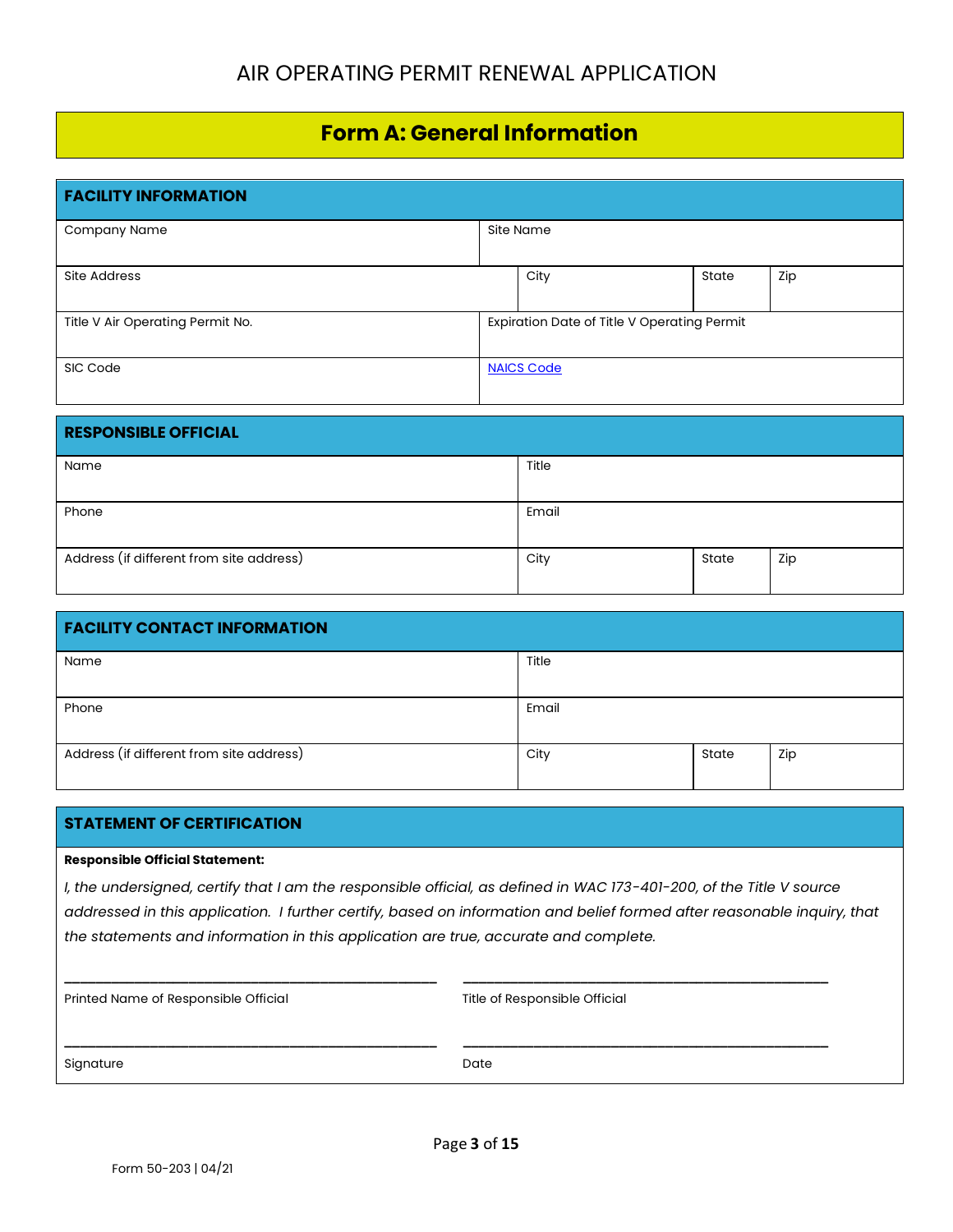## **Form B: Emissions Units**

The purpose of Form B is to record information about your facility and its emission units.

**Emissions Unit Number:** This is a unique number that identifies the emission unit in question. For existing emission units, please refer to your current AOP for assigned emissions unit numbers.

**Emissions Unit Name & Description:** Provide the name and description of all emissions units at the facility.

**Air Pollution Control Equipment:** Please list any air pollution control equipment that exists for each emissions unit.

**Fuel(s) Used:** Please list all fuel(s) used for each emission unit, as applicable.

**Significant or Insignificant:** For each emission unit, please check if it is a significant (S) or insignificant (I) emission units as described and defined in WAC 173-401-530 through –533. For insignificant emissions units, please state the basis for the determination (e.g., for a small propane storage tank, the basis would be WAC 173-401-533(2)(d)). Note that emissions units subject to a federally enforceable applicable requirement cannot be considered insignificant even if they are listed in WAC 173-401-530 through -533 (see WAC 173- 401-530(2)(a)) (e.g., emergency generators subject to 40 CFR Part 63 Subpart ZZZZ would not be considered an insignificant emission unit.)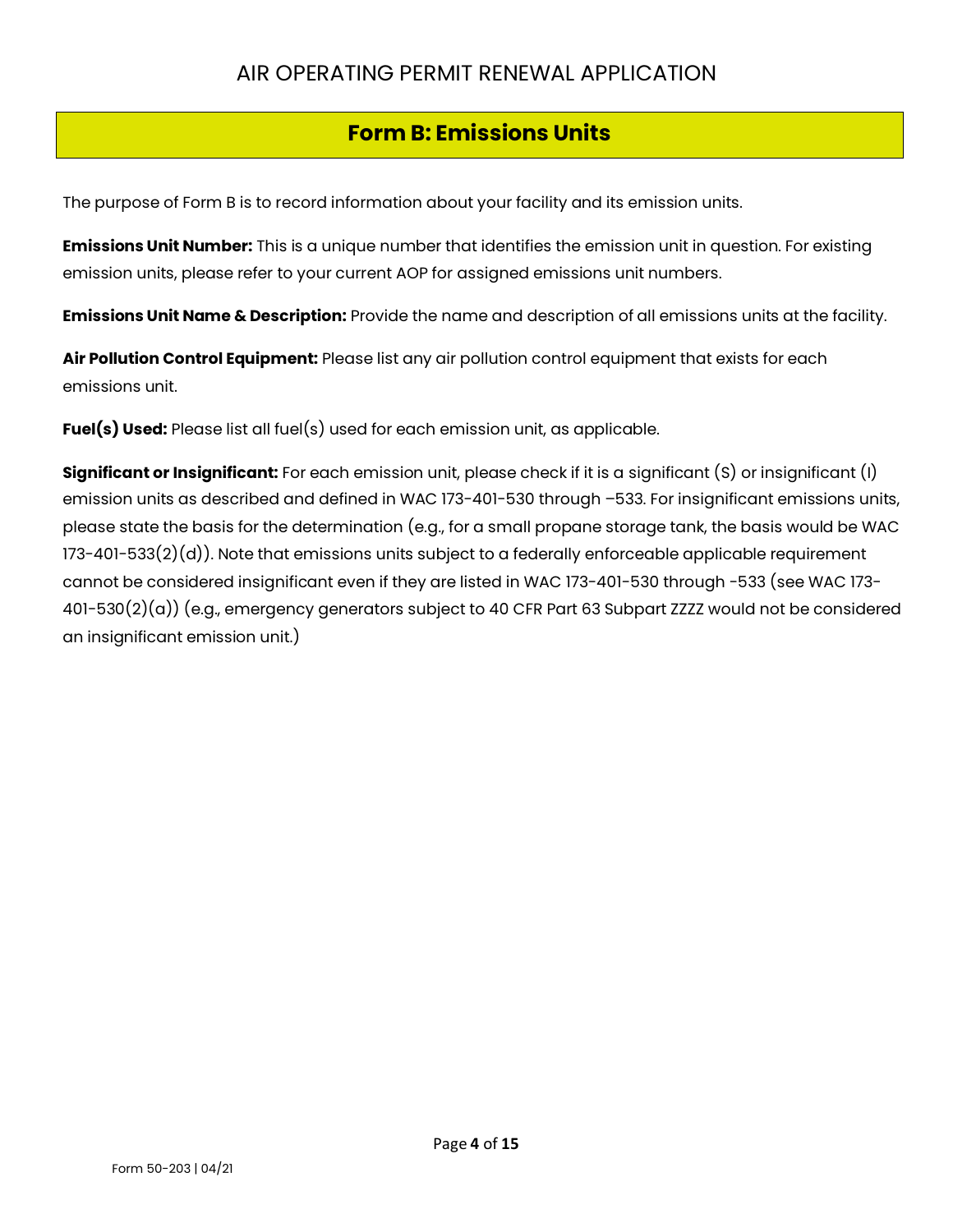Form B: Emissions Units

| <b>Emissions</b>   | <b>Emissions Unit Name &amp;</b> | <b>Air Pollution Control</b> | <b>Fuel(s) Used</b> |                         | <b>Significant or Insignificant</b><br>WAC 173-401-530 through -533 |
|--------------------|----------------------------------|------------------------------|---------------------|-------------------------|---------------------------------------------------------------------|
| <b>Unit Number</b> | <b>Description</b>               | <b>Equipment</b>             |                     | (Sor I)                 | <b>Basis</b>                                                        |
|                    |                                  |                              |                     | $\square$ S $\square$ I |                                                                     |
|                    |                                  |                              |                     | $\square$ s $\square$ i |                                                                     |
|                    |                                  |                              |                     | $\square$ s $\square$   |                                                                     |
|                    |                                  |                              |                     | $\square$ s $\square$   |                                                                     |
|                    |                                  |                              |                     | $\square$ s $\square$ i |                                                                     |
|                    |                                  |                              |                     | $\square$ s $\square$   |                                                                     |
|                    |                                  |                              |                     | $\square$ s $\square$ i |                                                                     |
|                    |                                  |                              |                     | $\square$ s $\square$   |                                                                     |
|                    |                                  |                              |                     | $\square$ s $\square$   |                                                                     |
|                    |                                  |                              |                     | $\square$ s $\square$ i |                                                                     |
|                    |                                  |                              |                     | $\square$ s $\square$ i |                                                                     |
|                    |                                  |                              |                     | $\square$ s $\square$ l |                                                                     |
|                    |                                  |                              |                     | $\square$ s $\square$ i |                                                                     |
|                    |                                  |                              |                     | $\square$ s $\square$ l |                                                                     |
|                    |                                  |                              |                     | $\square$ s $\square$ i |                                                                     |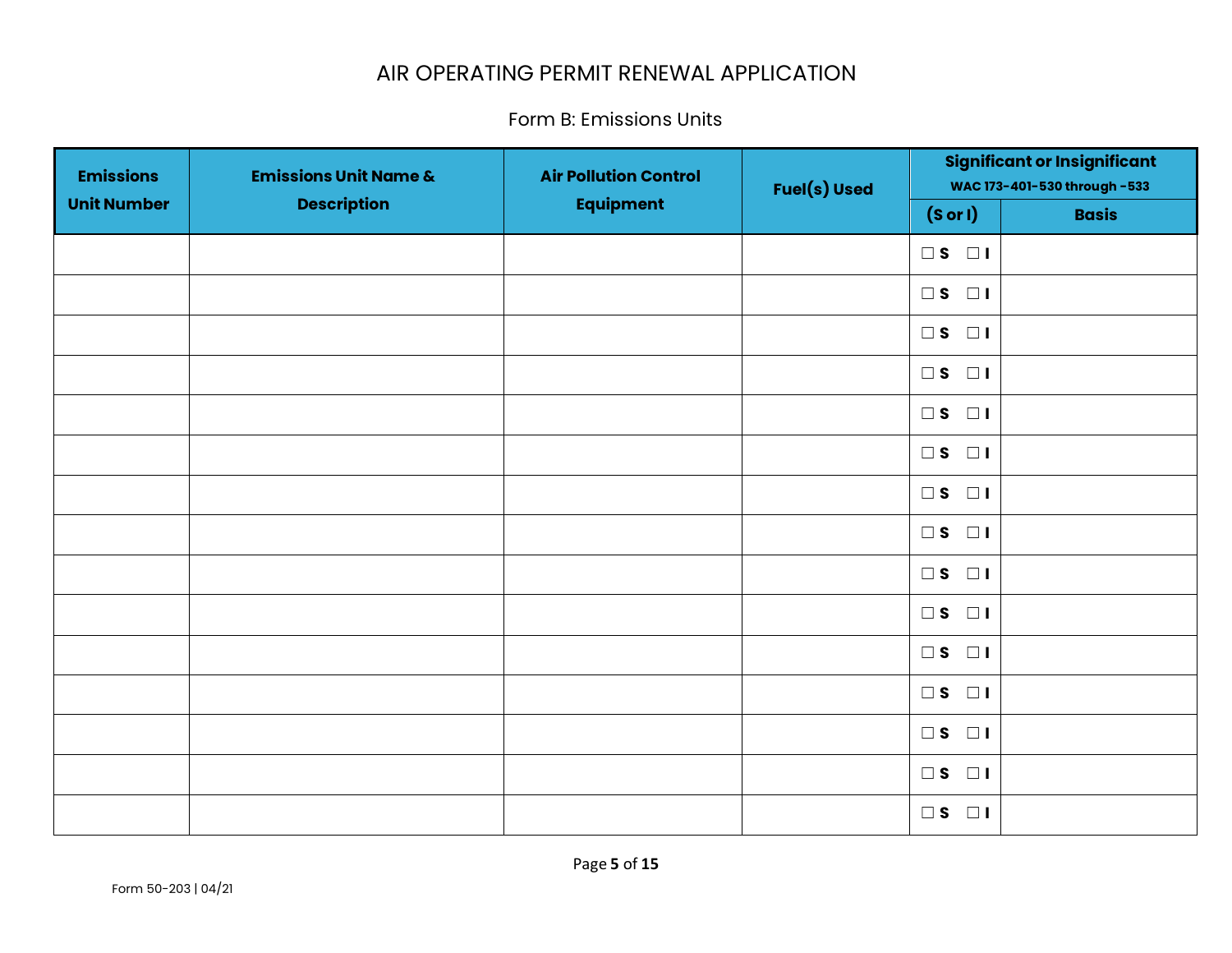## **Form C: Emissions**

The purpose of Form C is to record information about the amount of emissions emitted from your facility.

**Emissions Unit Number:** Please include each emission unit number from Form B for significant emission units. You do not need to include insignificant emission units on this form.

**Pollutants:** For each emission unit, include all regulated pollutants emitted including greenhouse gases. You will have more than one record for each emissions unit.

#### **Emissions:**

Annual Potential Emissions: Provide the potential annual emissions or "potential to emit" for each regulated pollutant. "Potential to emit" means the maximum capacity of a stationary source to emit air pollutants under its physical and operational design. Any physical or operational limitation on the capacity of a source to emit an air pollutant, including restrictions on hours of operation or on the type or amount of materials combusted, stored, or processed, shall be treated as part of its design if the limitation is federally enforceable.

Actual Emissions for Calendar Year: Provide actual emissions of regulated pollutants for the most recent calendar year. Actual emissions should be expressed in terms of tons/year. In addition to completing Form C, please attach a copy of the supporting emission calculations.

#### **CAM Applicability:**

The applicant should indicate whether or not an emissions unit is subject to the Compliance Assurance Monitoring (CAM) Rule (Title 40 Code of Federal Regulations Part 64). Units not subject to CAM will be subject to periodic monitoring. The applicability determination for this rule can be found in 40 CFR § 64.2. This determination needs to be made for each pollutant. It is probable that for a particular emission unit, one pollutant would be subject to periodic monitoring and another pollutant would be subject to CAM. If the emission unit is subject to CAM, the application should follow the submittal requirements in 40 CFR 64.4 which includes monitoring to assure continuous compliance with emission limitations or standards for the anticipated range of operations at a pollutant-specific emission unit.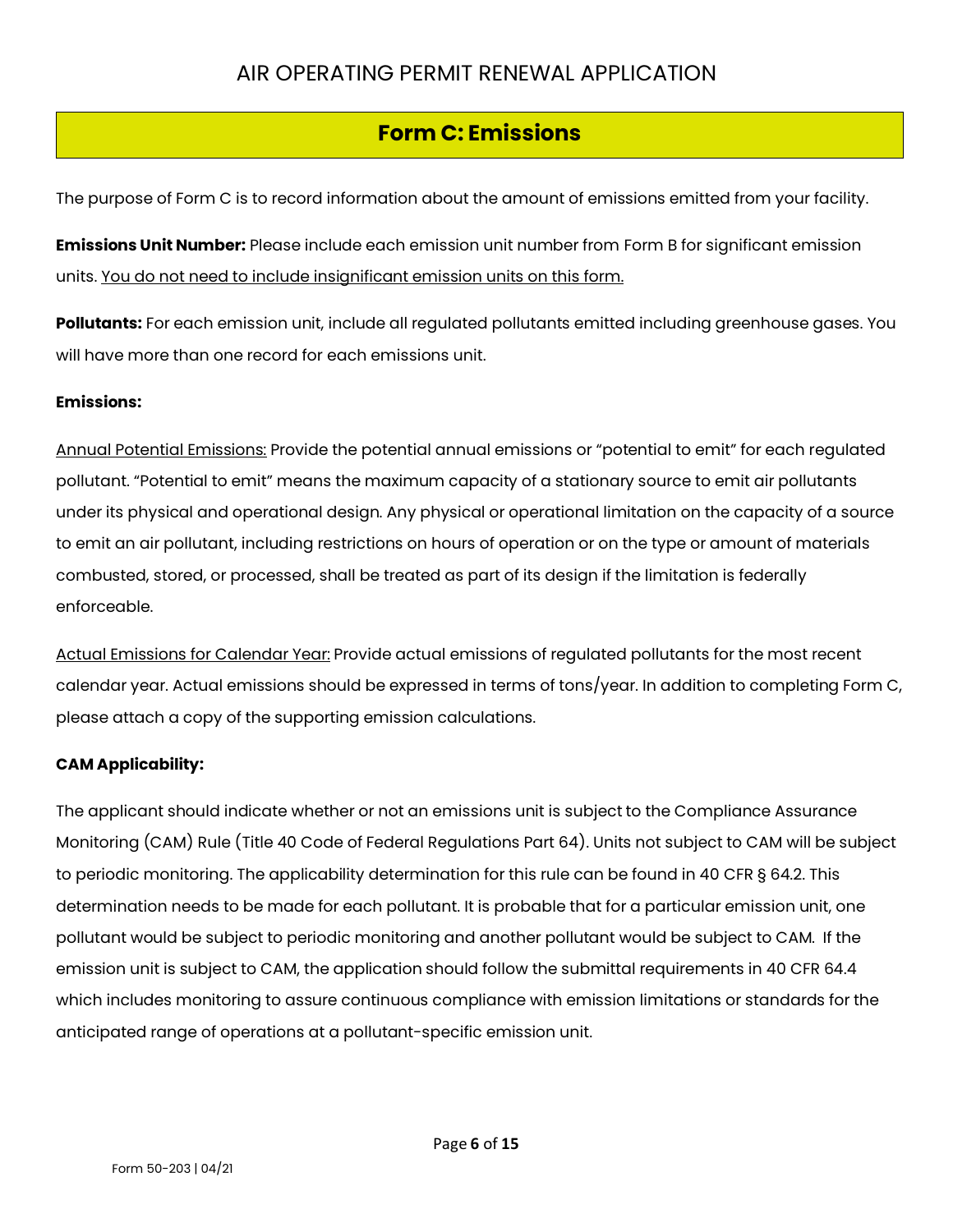## Form C: Emissions

| <b>Emissions</b>                    | <b>Pollutants</b>                                        | <b>Emissions</b>                                                                     |                                                                                                                   | <b>CAM Applicability</b>                                      |                                                                                 |                                                           |
|-------------------------------------|----------------------------------------------------------|--------------------------------------------------------------------------------------|-------------------------------------------------------------------------------------------------------------------|---------------------------------------------------------------|---------------------------------------------------------------------------------|-----------------------------------------------------------|
| <b>Unit Number</b><br>(from Form B) | (all regulated pollutants including<br>greenhouse gases) | <b>Annual Potential</b><br><b>Emissions</b><br>(for each regulated<br>air pollutant) | <b>Have Potential</b><br><b>Emissions changed</b><br>since submittal of<br>most recent AOP<br><b>Application?</b> | <b>Actual</b><br><b>Emissions for</b><br><b>Calendar Year</b> | <b>Annual Potential Emissions</b><br>without regard to Control<br><b>Device</b> | <b>CAM needed?</b><br>If yes, submit a<br><b>CAM Plan</b> |
|                                     |                                                          |                                                                                      | $\Box$ Yes $\Box$ No                                                                                              |                                                               |                                                                                 | $\Box$ Yes $\Box$ No                                      |
|                                     |                                                          |                                                                                      | $\Box$ Yes<br>$\square$ No                                                                                        |                                                               |                                                                                 | $\Box$ Yes $\Box$ No                                      |
|                                     |                                                          |                                                                                      | $\Box$ Yes $\Box$ No                                                                                              |                                                               |                                                                                 | $\square$ No<br>$\Box$ Yes                                |
|                                     |                                                          |                                                                                      | $\square$ No<br>$\Box$ Yes                                                                                        |                                                               |                                                                                 | $\square$ No<br>$\Box$ Yes                                |
|                                     |                                                          |                                                                                      | $\Box$ Yes $\Box$ No                                                                                              |                                                               |                                                                                 | $\Box$ Yes $\Box$ No                                      |
|                                     |                                                          |                                                                                      | $\Box$ Yes<br>$\Box$ No                                                                                           |                                                               |                                                                                 | $\Box$ No<br>$\Box$ Yes                                   |
|                                     |                                                          |                                                                                      | $\Box$ No<br>$\Box$ Yes                                                                                           |                                                               |                                                                                 | $\square$ No<br>$\Box$ Yes                                |
|                                     |                                                          |                                                                                      | $\Box$ Yes $\Box$ No                                                                                              |                                                               |                                                                                 | $\Box$ Yes $\Box$ No                                      |
|                                     |                                                          |                                                                                      | $\square$ No<br>$\Box$ Yes                                                                                        |                                                               |                                                                                 | $\square$ No<br>$\Box$ Yes                                |
|                                     |                                                          |                                                                                      | $\Box$ Yes $\Box$ No                                                                                              |                                                               |                                                                                 | $\Box$ Yes $\Box$ No                                      |
|                                     |                                                          |                                                                                      | $\Box$ Yes<br>$\square$ No                                                                                        |                                                               |                                                                                 | $\Box$ Yes<br>$\Box$ No                                   |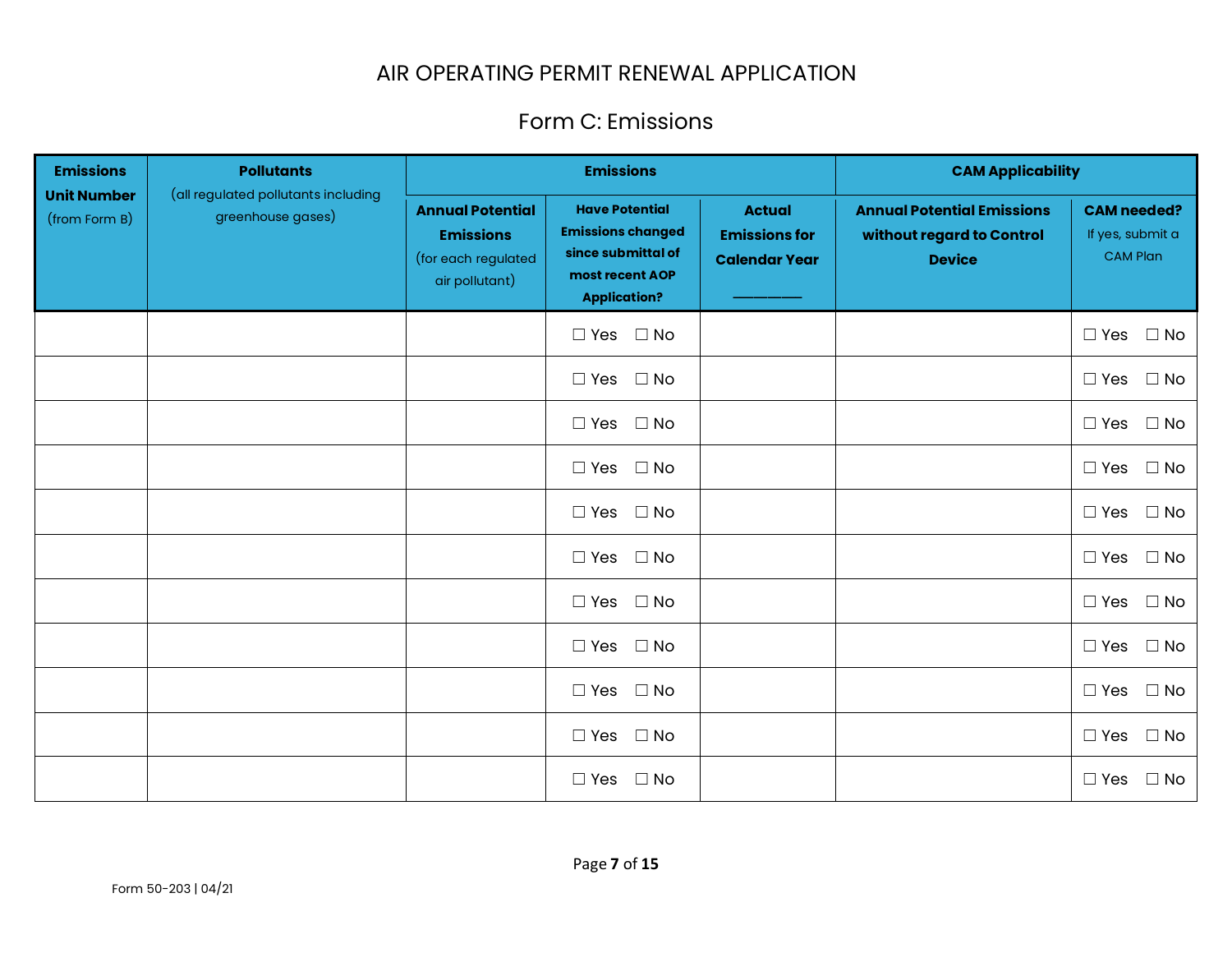## **Form D: Applicability Determinations**

The purpose of Form D is to identify any changes or new applicable requirements to your facility and identify additional forms or information that needs to be submitted.

**Facility Changes:** Identify if there have been any changes to equipment or processes at the facility. If yes, please complete the identified form(s).

**New Applicable Requirements:** Identify if there have been any new applicable (or inapplicable) requirements (state, local, or federal) that have been promulgated since the last permit renewal. These requirements may include, but are not limited to, New Source Performance Standards (NSPS) and National Emission Standards for Hazardous Air Pollutants (NESHAPs).

**Current Compliance:** The applicant must determine the compliance status of each emission unit and each applicable requirement based on information and belief formed after reasonable inquiry including but not limited to comparing actual emissions with allowable limits. Requirements that a source is not complying with should be identified in the compliance plan. For those requirements, the applicant must include a schedule of measures to achieve compliance with the applicable requirement in the compliance plan required under WAC 173-401-510(2)(h).

**Requested Changes:** Please identify if you would like to request any changes to any conditions in the current permit and complete Form I.

**Other Changes/Corrections:** Please review the Statement of Basis and identify if there are any other changes that need to be made to the process descriptions, raw materials used, fuels used, etc. If so, please attach details or a marked up copy of the current permit.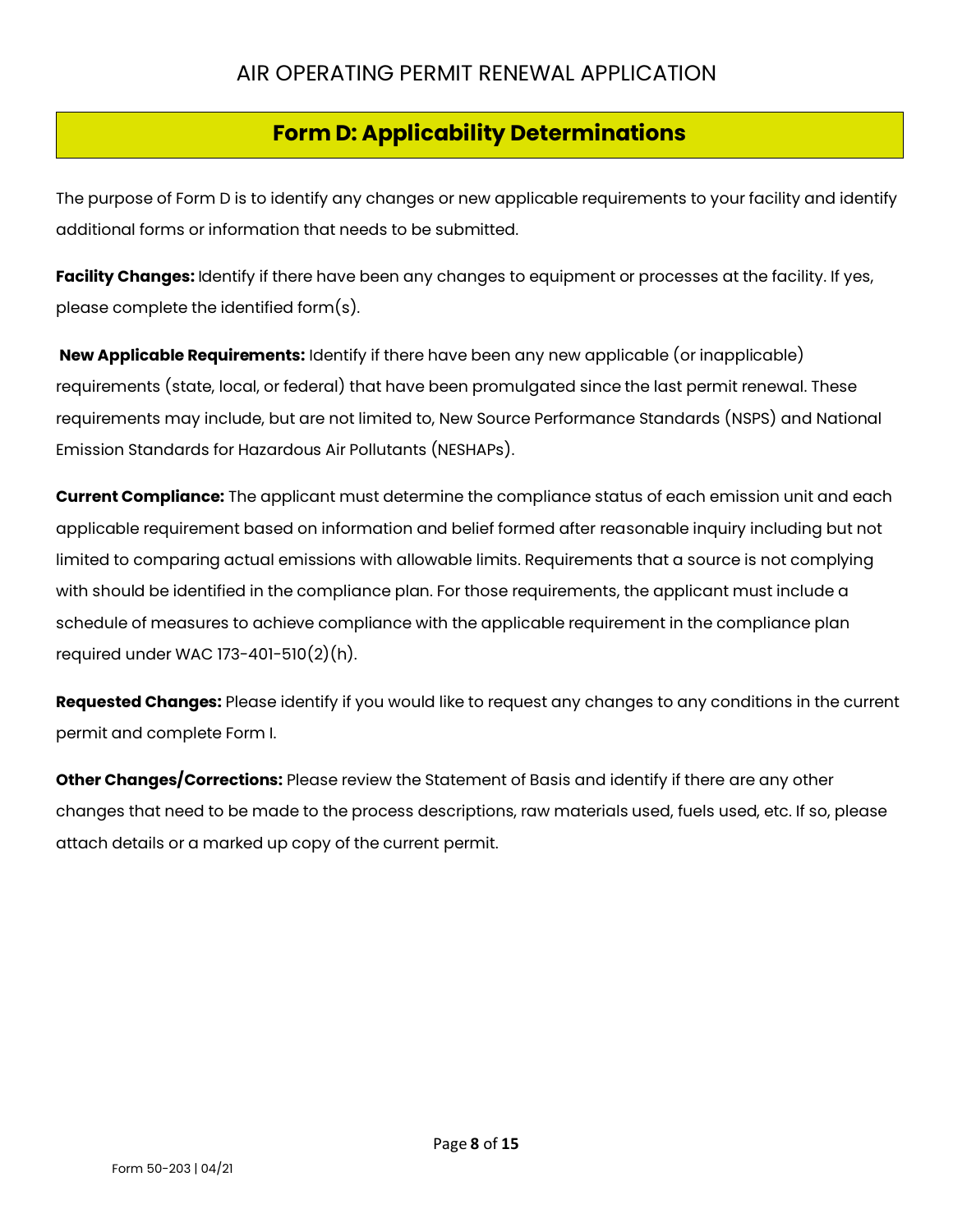# Form D: Applicability Determinations

| <b>FACILITY CHANGES</b>                                                                                                |                            |                                         |
|------------------------------------------------------------------------------------------------------------------------|----------------------------|-----------------------------------------|
| Are/were there any                                                                                                     |                            | If yes                                  |
| Notice of Construction Approval Orders that<br>have been issued but not incorporated into<br>the Air Operating Permit? | $\Box$ Yes<br>$\Box$ No    | Complete Form E for each Approval Order |
| Off-permit changes according to WAC 173-<br>401-724?                                                                   | $\Box$ Yes<br>$\square$ No | Complete Form F                         |
| Section $502(b)(10)$ changes according to<br>WAC 173-401-722(2)?                                                       | $\Box$ No<br>$\Box$ Yes    | Complete Form F                         |
| New sources or modifications that did not<br>require a Notice of Construction?                                         | $\Box$ No<br>$\Box$ Yes    | Complete Form G                         |

| <b>NEW APPLICABLE REQUIREMENTS</b>          |                         |                                           |  |  |
|---------------------------------------------|-------------------------|-------------------------------------------|--|--|
|                                             |                         | If yes                                    |  |  |
| Are there any new applicable requirements?  | $\square$ Yes<br>⊟ No   | Complete Form H                           |  |  |
| Are there any inapplicable requirements for | $\Box$ No<br>$\Box$ Yes | Complete Form H                           |  |  |
| which the source would like to request to   |                         |                                           |  |  |
| extend the permit shield?                   |                         |                                           |  |  |
| Does the accidental release prevention      | $\Box$ No<br>□ Yes      | Attach a list of the regulated substances |  |  |
| regulation apply to the facility?           |                         | present in processes at the facility and  |  |  |
| (40 CFR Part 68)                            |                         | identify the applicable program           |  |  |

| <b>CURRENT COMPLIANCE</b>                   |                      |                                        |
|---------------------------------------------|----------------------|----------------------------------------|
|                                             |                      | If yes                                 |
| Is the source in compliance with all of the | $\Box$ Yes $\Box$ No | Attach a compliance plan in accordance |
| conditions of the current permit?           |                      | with WAC 173-401-710(h).               |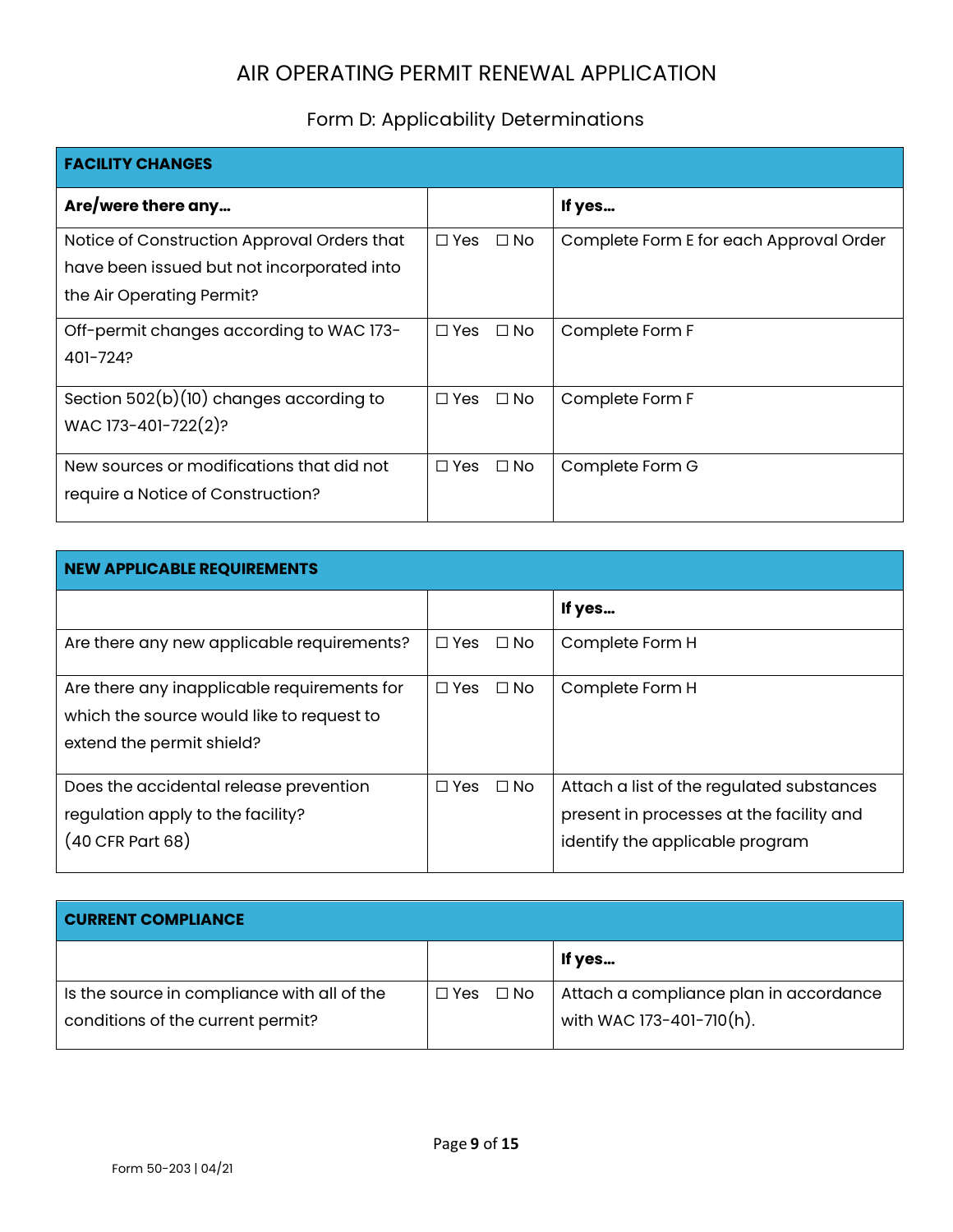## Form D: Applicability Determinations

| <b>REQUESTED CHANGES</b>                |                            |                 |  |  |
|-----------------------------------------|----------------------------|-----------------|--|--|
| Are there any requested changes to      |                            | If yes          |  |  |
| Testing conditions?                     | $\Box$ No<br>$\square$ Yes |                 |  |  |
| Monitoring conditions (other than those | $\Box$ Yes<br>$\Box$ No    |                 |  |  |
| being replaced by CAM)?                 |                            |                 |  |  |
| Recordkeeping conditions?               | $\square$ No<br>□ Yes      | Complete Form I |  |  |
| Reporting conditions?                   | $\Box$ No<br>$\Box$ Yes    |                 |  |  |
| Non-applicable conditions?              | $\Box$ No<br>$\square$ Yes |                 |  |  |
| Any conditions?                         | $\square$ No<br>$\Box$ Yes |                 |  |  |

| <b>REQUESTED CHANGES</b>                                                                 |                         |                                          |  |  |  |
|------------------------------------------------------------------------------------------|-------------------------|------------------------------------------|--|--|--|
| Are there any                                                                            |                         | If yes                                   |  |  |  |
| Changes to the Process Descriptions in the<br>current Statement of Basis?                | $\Box$ Yes<br>$\Box$ No |                                          |  |  |  |
| Changes to the Emission Unit Summary in the<br>current Statement of Basis?               | $\Box$ Yes<br>⊟ No      | Please attach details or marked up copy  |  |  |  |
| Changes to the Regulatory Determinations in<br>the current Statement of Basis?           | $\Box$ Yes<br>$\Box$ No | of current permit or Statement of Basis. |  |  |  |
| Changes to the Insignificant Emission Units<br>listed in the current Statement of Basis? | $\Box$ No<br>$\Box$ Yes |                                          |  |  |  |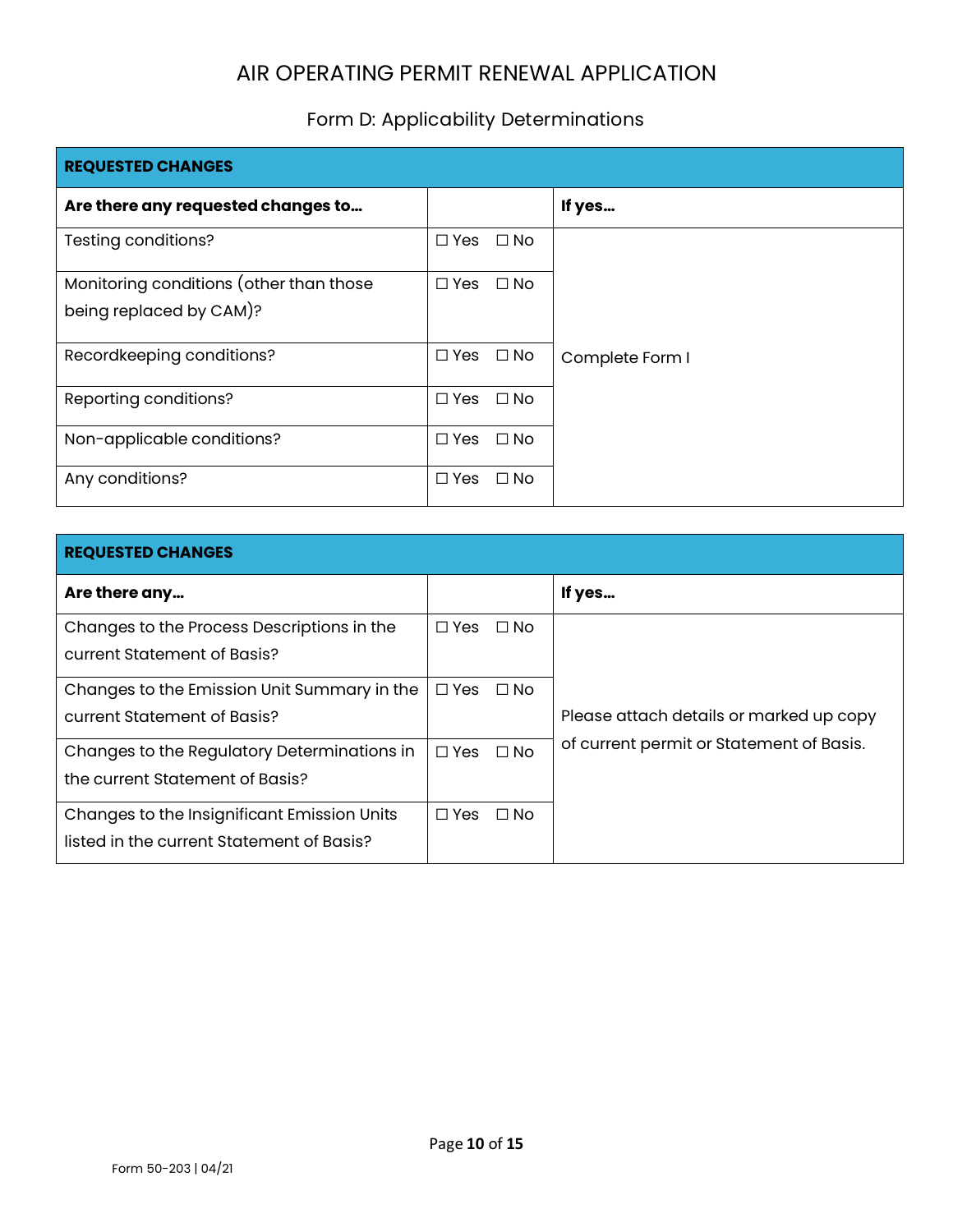## **Form E: NOC Orders of Approval**

For each NOC Order of Approval that was issued but conditions were not incorporated into the AOP, list each new applicable requirement (including approval order requirements, NSPS, NESHAPs, etc). Please complete a separate form for each NOC Order of Approval.

| Order of Approval # | Date Issued |
|---------------------|-------------|
|                     |             |

| Order of Approval Condition #<br>or<br><b>Citation of Regulation</b> | <b>Condition or Description of Applicable Requirement</b> |
|----------------------------------------------------------------------|-----------------------------------------------------------|
|                                                                      |                                                           |
|                                                                      |                                                           |
|                                                                      |                                                           |
|                                                                      |                                                           |
|                                                                      |                                                           |
|                                                                      |                                                           |
|                                                                      |                                                           |
|                                                                      |                                                           |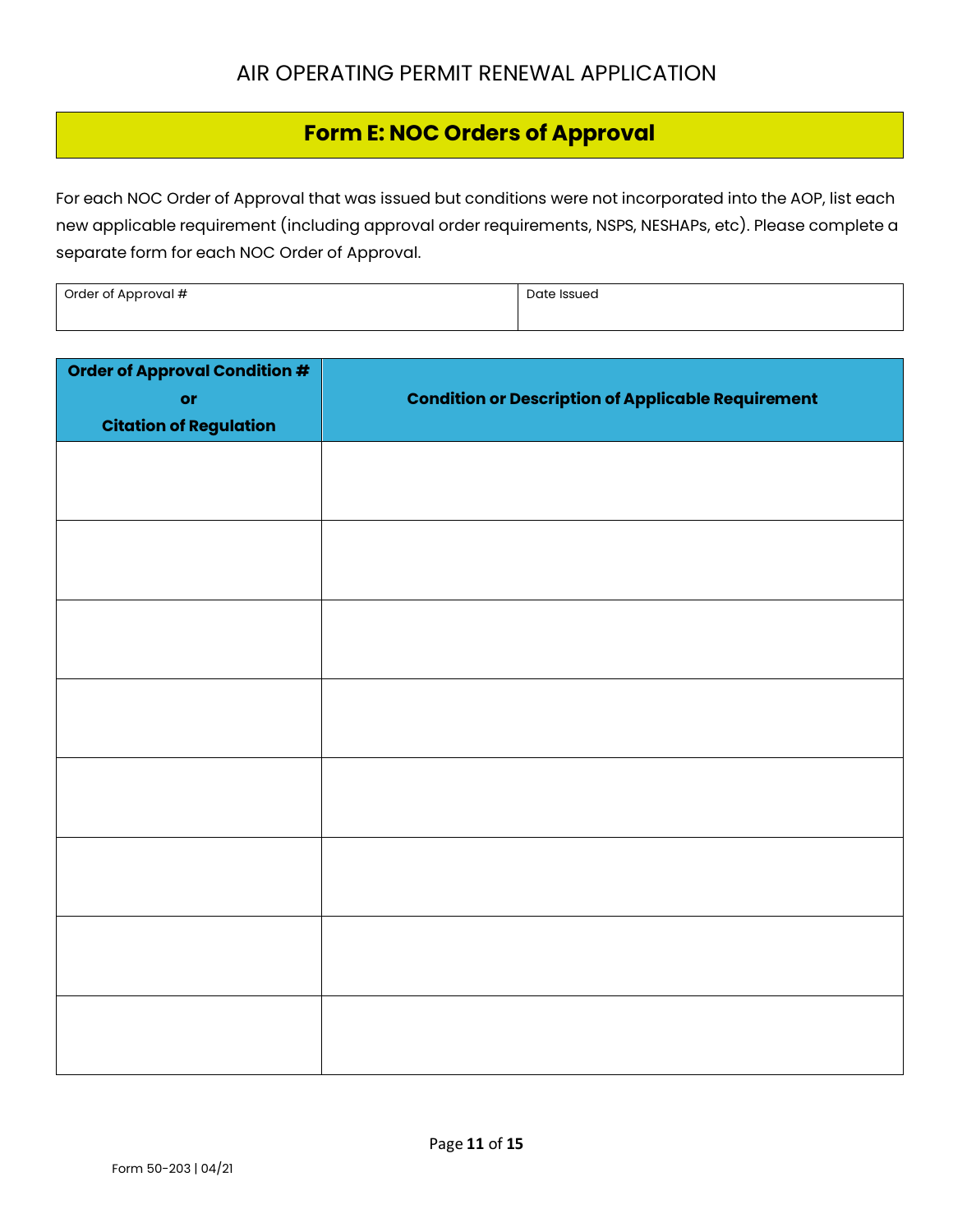## **Form F: Off-Permit/502(b)(10) Changes**

Please complete this form if required by your answers to Form D. For each off-permit change per WAC 173-401-724 and each Section 502(b)(10) change per WAC 173-401-722(2) that occurred during the current permit term, state what type of change it was, the date a notification was submitted to PSCAA, a short description of the change, and whether or not the change needs to be incorporated into the renewal permit.

| <b>Type of</b>    | <b>Date notification</b> | <b>Describe change</b> | <b>Integrate changes</b>   | <b>Explain</b> |
|-------------------|--------------------------|------------------------|----------------------------|----------------|
| <b>Change</b>     | submitted                |                        | into the permit?           |                |
| □ Off-Permit      |                          |                        | $\Box$ Yes $\Box$ No       |                |
| $\Box 502(b)(10)$ |                          |                        |                            |                |
| □ Off-Permit      |                          |                        | $\square$ No<br>$\Box$ Yes |                |
| $\Box 502(b)(10)$ |                          |                        |                            |                |
| □ Off-Permit      |                          |                        | $\Box$ Yes $\Box$ No       |                |
| $\Box 502(b)(10)$ |                          |                        |                            |                |
| □ Off-Permit      |                          |                        | $\Box$ No<br>$\Box$ Yes    |                |
| $\Box 502(b)(10)$ |                          |                        |                            |                |
| □ Off-Permit      |                          |                        | $\square$ No<br>$\Box$ Yes |                |
| $\Box 502(b)(10)$ |                          |                        |                            |                |
| □ Off-Permit      |                          |                        | $\square$ No<br>$\Box$ Yes |                |
| $\Box 502(b)(10)$ |                          |                        |                            |                |
| □ Off-Permit      |                          |                        | $\Box$ Yes $\Box$ No       |                |
| $\Box 502(b)(10)$ |                          |                        |                            |                |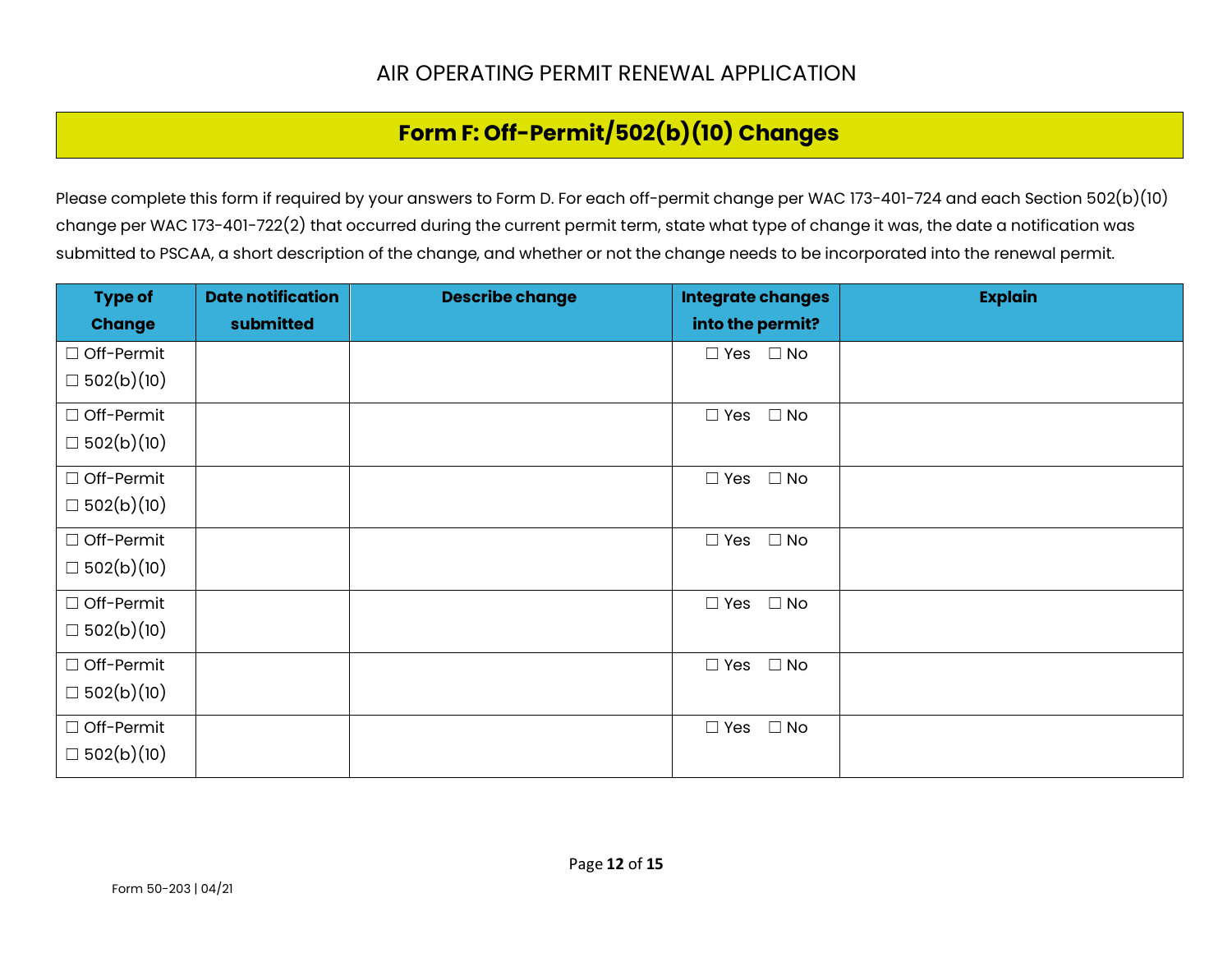### **Form G: NOC Not Required**

Please complete this form if required by your answers to Form D. For each unit that was constructed or modified without a Notice of Construction, state the date the unit was constructed or modified, a description of the new unit or modification (including size, capacity, etc.), the citation for exemption from new source review per Regulation I, Section 6.03, whether or not the unit is a significant or insignificant emission unit, and any new applicable requirements that apply.

| <b>Date</b>        | <b>Description of New Unit or Modification</b> | <b>Citation for</b>   | Unit was identified     | <b>New Applicable Requirements</b> |
|--------------------|------------------------------------------------|-----------------------|-------------------------|------------------------------------|
| <b>Constructed</b> | (including size, capacity, etc)                | exemption per         | in Form B of this       |                                    |
| or Modified        |                                                | <b>Agency Reg. 1,</b> | application as a:       |                                    |
|                    |                                                | <b>Section 6.03</b>   |                         |                                    |
|                    |                                                |                       | $\Box$ Significant EU   |                                    |
|                    |                                                |                       | $\Box$ Insignificant EU |                                    |
|                    |                                                |                       | $\Box$ Significant EU   |                                    |
|                    |                                                |                       | $\Box$ Insignificant EU |                                    |
|                    |                                                |                       | $\Box$ Significant EU   |                                    |
|                    |                                                |                       | $\Box$ Insignificant EU |                                    |
|                    |                                                |                       | $\Box$ Significant EU   |                                    |
|                    |                                                |                       | $\Box$ Insignificant EU |                                    |
|                    |                                                |                       | $\Box$ Significant EU   |                                    |
|                    |                                                |                       | $\Box$ Insignificant EU |                                    |
|                    |                                                |                       | $\Box$ Significant EU   |                                    |
|                    |                                                |                       | $\Box$ Insignificant EU |                                    |
|                    |                                                |                       |                         |                                    |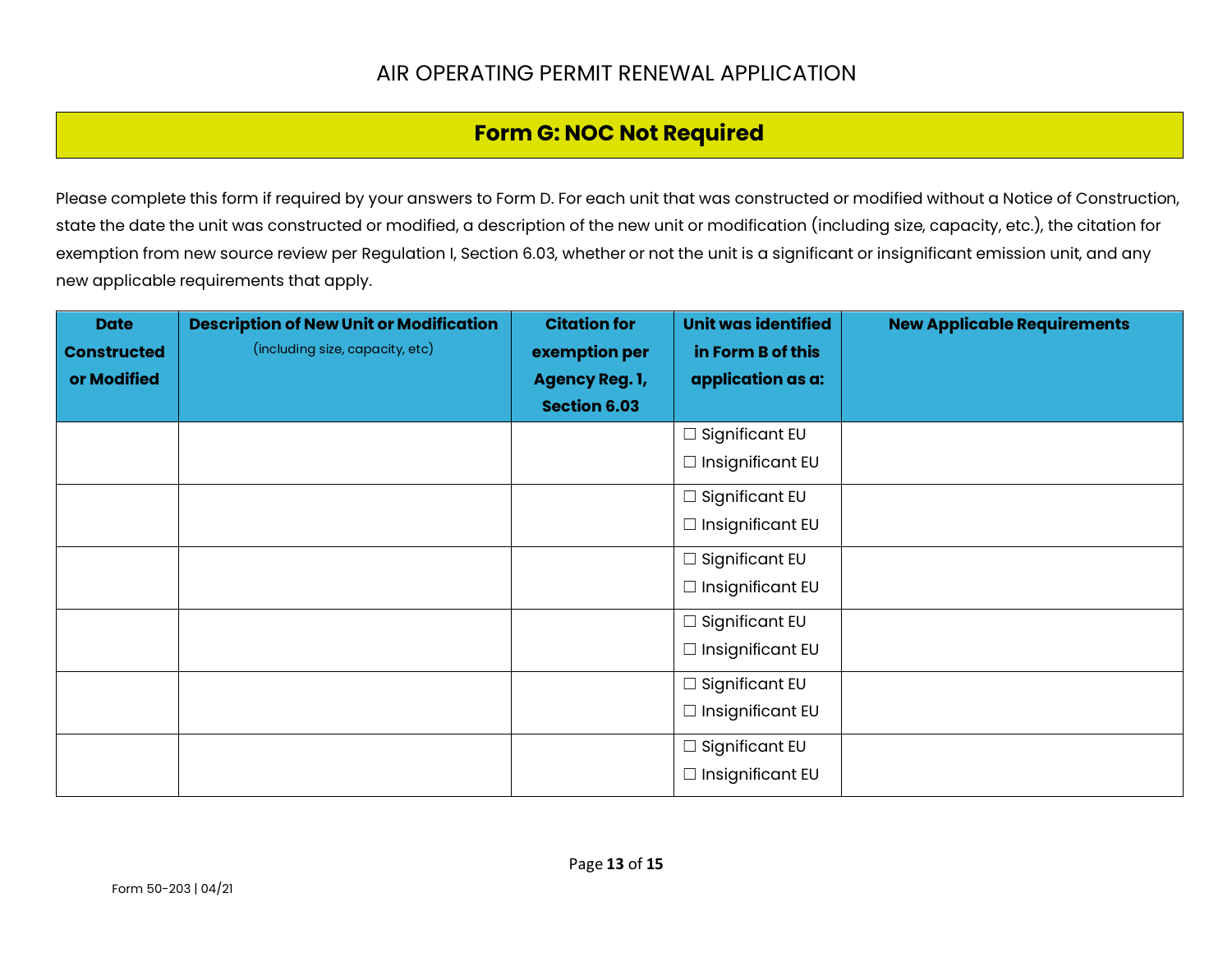## **Form H: New Requirements**

Please complete this form if required by your answers to Form D. For each new requirement that might apply to your facility, list the requirement, the emission unit it might apply to, and the applicability determination.

| <b>New Requirement</b> | <b>Emission Unit</b> | <b>Applies?</b>            | <b>Reason</b> | <b>For inapplicable</b><br>requirements,<br>request permit<br>shield? | <b>Monitoring?</b> |
|------------------------|----------------------|----------------------------|---------------|-----------------------------------------------------------------------|--------------------|
|                        |                      | $\Box$ Yes<br>$\Box$ No    |               | $\Box$ Yes $\Box$ No                                                  |                    |
|                        |                      | $\Box$ Yes<br>$\Box$ No    |               | $\Box$ Yes $\Box$ No                                                  |                    |
|                        |                      | $\Box$ Yes<br>$\Box$ No    |               | $\Box$ No<br>$\Box$ Yes                                               |                    |
|                        |                      | $\Box$ Yes<br>$\square$ No |               | $\Box$ Yes $\Box$ No                                                  |                    |
|                        |                      | $\Box$ Yes<br>$\Box$ No    |               | $\Box$ No<br>$\square$ Yes                                            |                    |
|                        |                      | $\Box$ Yes<br>$\Box$ No    |               | $\Box$ Yes<br>$\square$ No                                            |                    |
|                        |                      | $\Box$ Yes<br>$\Box$ No    |               | $\Box$ Yes $\Box$ No                                                  |                    |